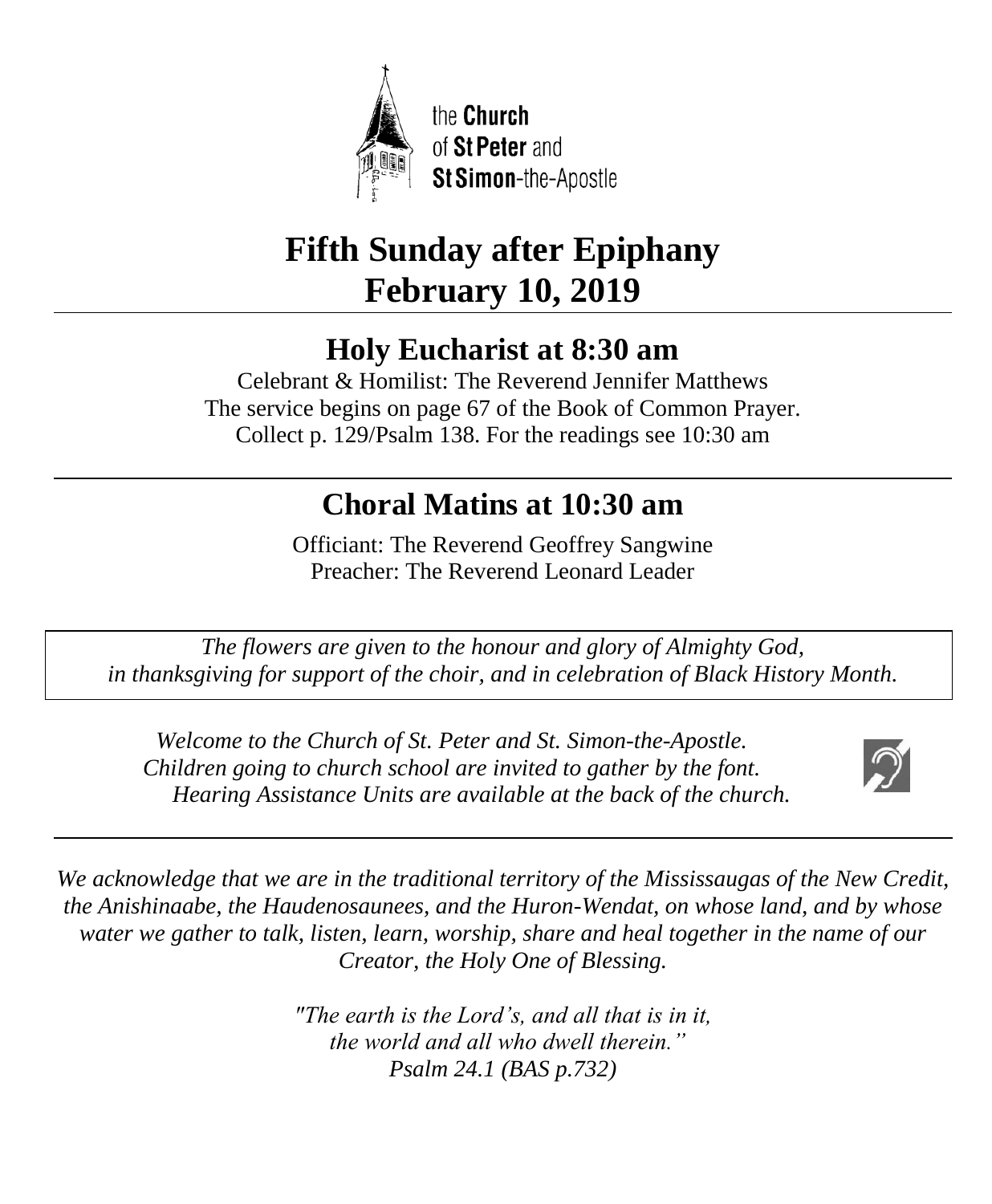**Prelude** *Chorale on Song 13* **HEALEY WILLAN Hymn 432** *Jesus Calls Us! O'er the Tumult* ST. OSWALD

#### **Opening Sentences** – BCP p. 1, 3

The earth shall be filled with the knowledge of the glory of the Lord, as the waters cover the sea. The Lord is in his holy temple: let all the earth keep silence before him. *Habakkuk 2.14,20* O worship the Lord in the beauty of holiness: let the whole earth stand in awe of him. *Psalm 96.9*

**Invitation to Confession** – BCP p. 4 *You are invited to kneel.*

## **General Confession** – BCP pp. 4-5

*Officiant* Almighty and most merciful Father,

*All* **We have erred and strayed from thy ways like lost sheep, we have followed too much the devices and desires of our own hearts, we have offended against thy holy laws, we have left undone those things which we ought to have done, and we have done those things which we ought not to have done; and there is no health in us. But thou, O Lord, have mercy upon us, miserable offenders. Spare thou them, O God, which confess their faults. Restore thou them that are penitent; according to thy promises declared unto all people in Christ Jesu our Lord. And grant, O most merciful Father, for his sake, that we may hereafter live a godly, righteous, and sober life, to the glory of thy holy Name. Amen.**

**Absolution** – BCP p. 5

**Lord's Prayer** – BCP pp. 5-6 (choir) ALBERT HAY MALOTTE 

#### **Versicles & Responses** – BCP p. 6

*Officiant* O Lord, open thou our lips;

- *All* **And our mouth shall show forth thy praise.**
- *Officiant* O God, make speed to save us;
- *All* **O Lord, make haste to help us.**

*You are invited to stand.*

*Officiant* Glory be to the Father, and to the Son, and to the Holy Ghost;

*All* **As it was in the beginning, is now, and ever shall be, world without end. Amen.**

*Officiant* Praise ye the Lord;

*All* **The Lord's Name be praised.**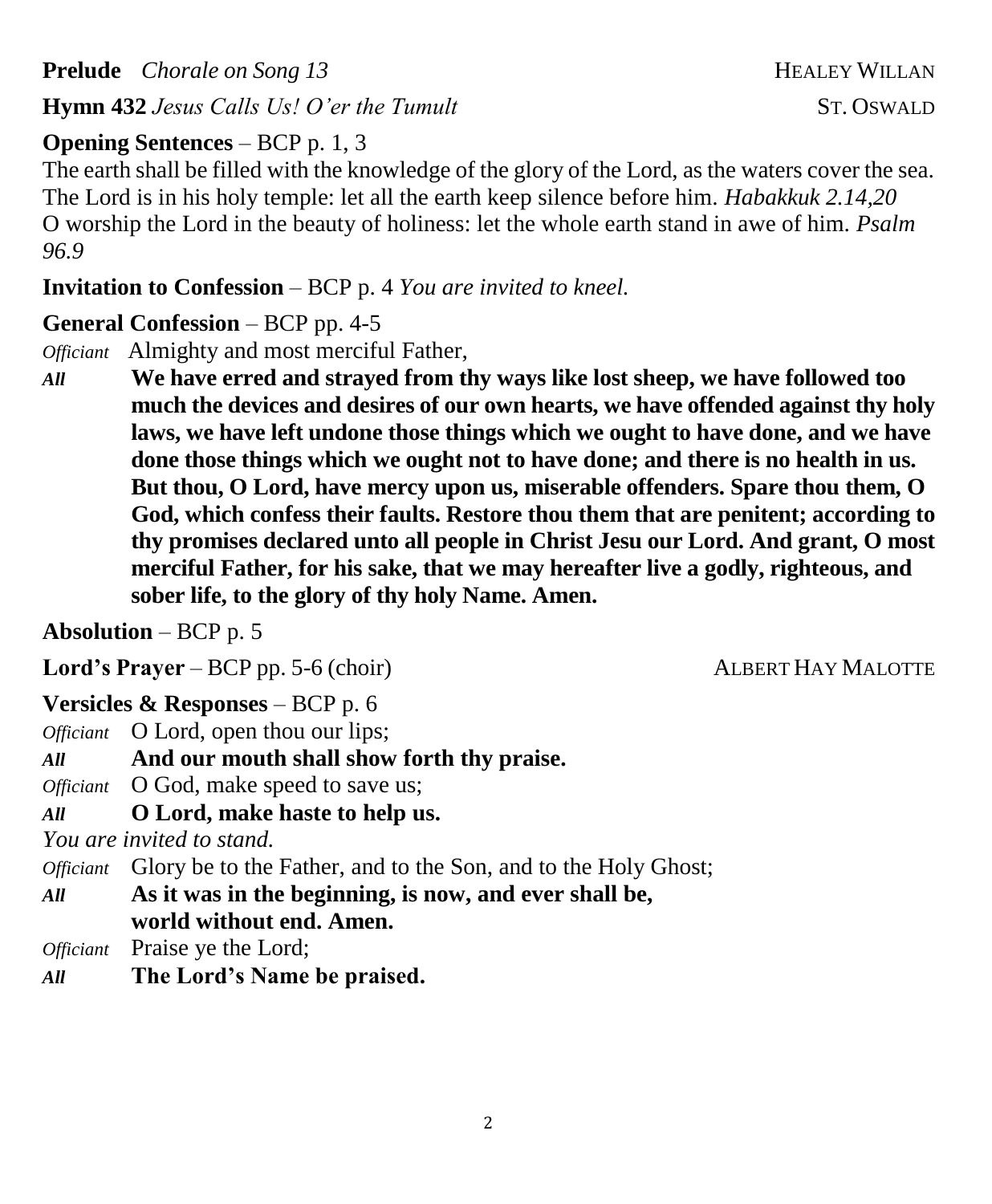**Venite**: *Sung by all. Please remain standing.*

Henry Walford Davies (1869-1941) The Lord hath manifested 'forth his ' glory:/ O ' come ', let us ˈ worship. O come, let us ˈ sing unto ⋅ the ˈ Lord: / let us heartily rejoice in the ˈ strength of ˈ our salˈvation. Let us come before his ' presence with ' thanksgiving / and show ourselves ˈ glad in ˈ him with ˈ psalms. For the Lord is a ˈ great ˈ God / and a great 'King a⋅bove ' all ' gods. In his hand are all the  $\cdot$  corners  $\cdot$  of the  $\cdot$  earth  $\prime$ and the  $\cdot$  strength of  $\cdot$  the  $\cdot$  hills is  $\cdot$  his  $\cdot$  also. The sea is  $'$  his and  $\cdot$  he  $'$  made it / and his  $'$  hands pre pared the  $·$  dry  $'$  land. O come, let us worship and ˈ fall ˈ down / and ˈ kneel be⋅fore the ˈ Lord, our ˈ Maker. For he is the ˈ Lord our ˈ God / and we are the people of his pasture, ˈ and the ˈ sheep of ⋅ his ˈ hand. Glory be to the Father, and ˈ to the ˈ Son / and ˈ to the ˈ Holy ˈ Ghost; As it was in the beginning, is now and ˈ ever ˈ shall be / world without ' end. A'—'men. The Lord hath manifested 'forth his ' glory:/ O ' come ', let us ˈ worship.

*Please be seated.*

#### **First Lesson** *Isaiah 6.1-13 Read by Peggy Needham*

*Reader* The first lesson is written in the  $6<sup>th</sup>$  chapter of the Book of Isaiah, beginning at the 1<sup>st</sup> verse.

In the year that King Uzziah died, I saw the Lord sitting on a throne, high and lofty; and the hem of his robe filled the temple. Seraphs were in attendance above him; each had six wings: with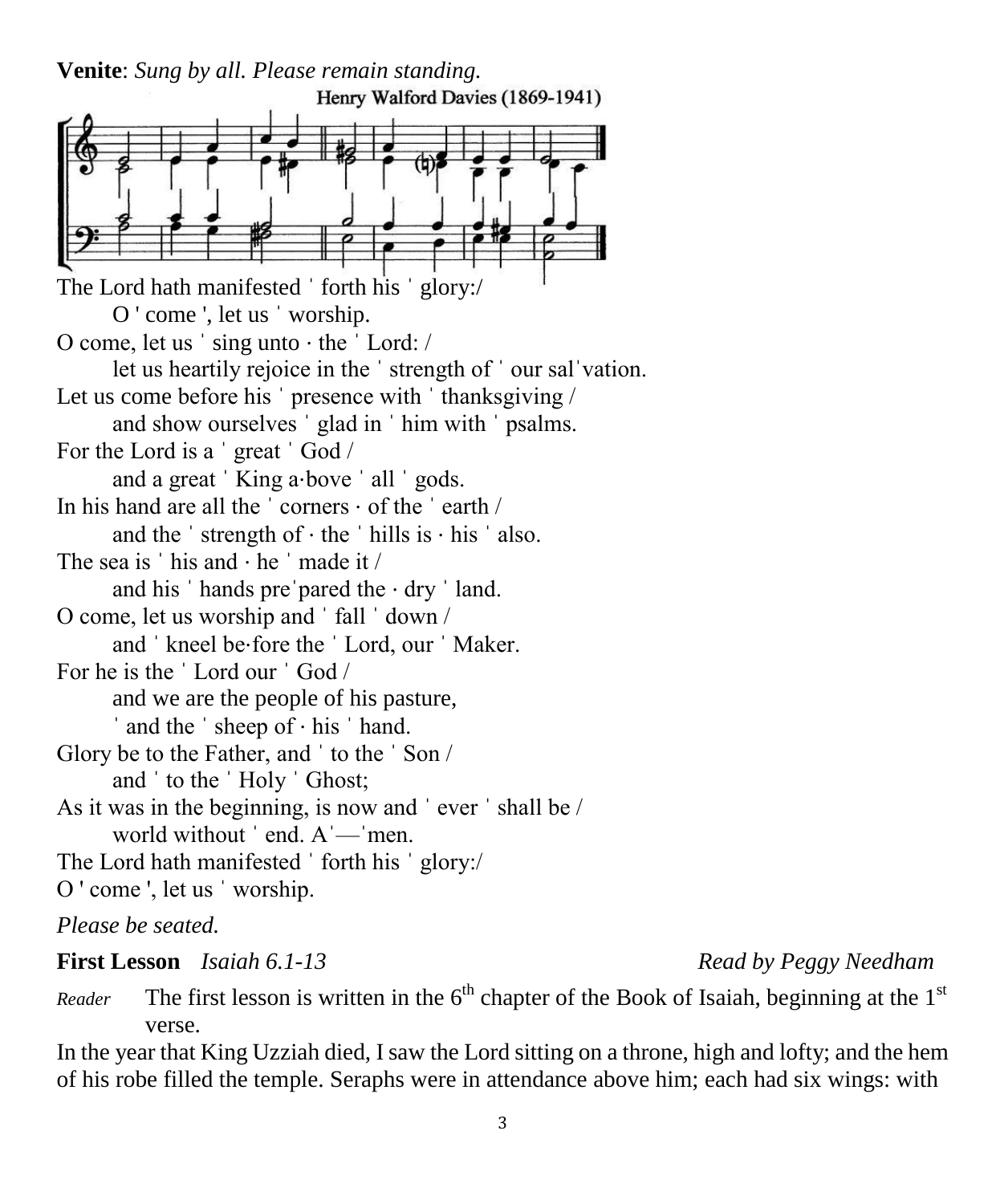two they covered their faces, and with two they covered their feet, and with two they flew. And one called to another and said: "Holy, holy, holy is the Lord of hosts; the whole earth is full of his glory." The pivots on the thresholds shook at the voices of those who called, and the house filled with smoke. And I said: "Woe is me! I am lost, for I am a man of unclean lips, and I live among a people of unclean lips; yet my eyes have seen the King, the Lord of hosts!" Then one of the seraphs flew to me, holding a live coal that had been taken from the altar with a pair of tongs. The seraph touched my mouth with it and said: "Now that this has touched your lips, your guilt has departed and your sin is blotted out." Then I heard the voice of the Lord saying, "Whom shall I send, and who will go for us?" And I said, "Here am I; send me!"

And he said, "Go and say to this people: 'Keep listening, but do not comprehend; keep looking, but do not understand.' Make the mind of this people dull, and stop their ears, and shut their eyes, so that they may not look with their eyes, and listen with their ears, and comprehend with their minds, and turn and be healed." Then I said, "How long, O Lord?" And he said: "Until cities lie waste without inhabitant, and houses without people, and the land is utterly desolate; until the Lord sends everyone far away, and vast is the emptiness in the midst of the land. Even if a tenth part remain in it, it will be burned again, like a terebinth or an oak whose stump remains standing when it is felled." The holy seed is its stump.

*Reader* The word of the Lord.

#### *All* **Thanks be to God.**



 $<sup>1</sup>$  I will give thanks unto thee O Lord with my  $\dot{ }$  whole  $\dot{ }$  heart:</sup>

\* even before the gods will ˈ I sing ˈ praise unto ˈ thee.

 $2$  I will worship toward thy holy temple and praise thy Name, because of thy loving  $\overline{\phantom{a}}$  kindness and ˈ truth;

\* for thou hast magnified thy Name and thy ˈ word a ˈ bove all ˈ things.

<sup>3</sup> When I called upon 'thee thou 'heardest me,

\* and en ˈ duedst my ˈ soul with ⋅ much ˈ strength.

 $4$  All the kings of the earth shall  $\prime$  praise thee  $\cdot$  O  $\prime$  Lord:

\* for they have ˈ heard the ˈ words of ⋅ thy ˈ mouth.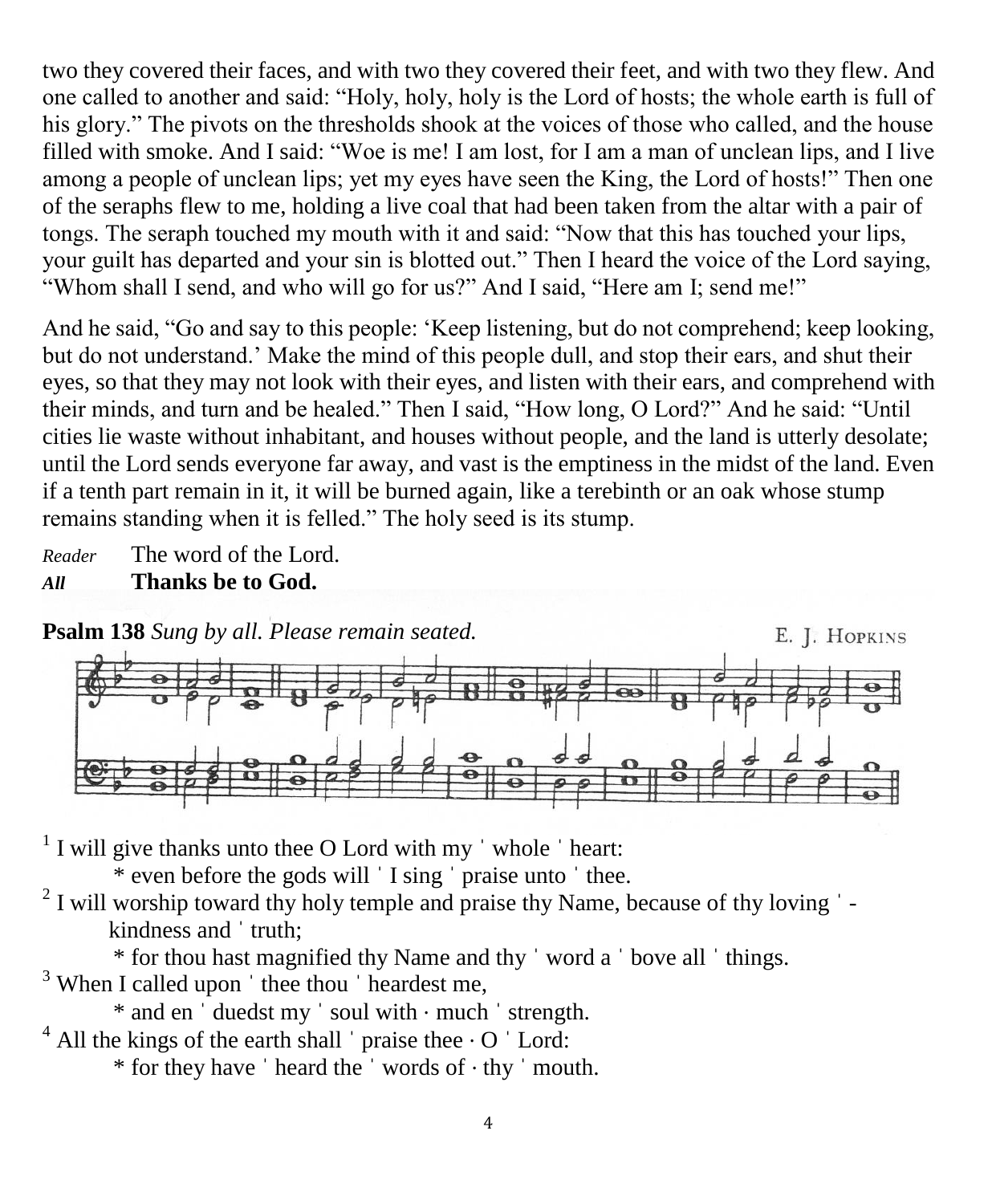

 $5$  Yea they shall sing of the 'ways of  $\cdot$  the 'Lord;

\* for great is the ˈ glory ˈ of the ˈ Lord.

 $6$  For though the Lord be high, yet hath he respect  $\dot{\ }$  unto the  $\dot{\ }$  lowly:

\* as for the proud he beholdeth ˈ them a ˈ far ˈ off.

- $7$  Though I walk in the midst of trouble, yet shalt  $\dot{}$  thou re  $\dot{}$  fresh me:
	- \* thou shalt stretch forth thy hand upon the fury of mine enemies, and ˈ thy right ˈ hand shall 'save me.
- <sup>8</sup> The Lord shall fulfil his ' purpose to ' ward me:
	- \* yea thy mercy O Lord endureth for ever; forsake not then the ˈ works of ˈ thine own ˈ hands.
- Glory be to the Father, and ˈ to the ˈ Son / and ˈ to the ˈ Holy ˈ Ghost;
- As it was in the beginning, is now and ˈ ever ˈ shall be / world without ' end. A'—'men.

#### **Second Lesson** *I Corinthians 15.1-11 Read by Marie Samuels-Isaac*

*Reader* The second lesson is written in the 15<sup>th</sup> chapter of the first Letter of Paul to the Corinthians beginning at the  $1<sup>st</sup>$  verse.

Now I would remind you, brothers and sisters, of the good news that I proclaimed to you, which you in turn received, in which also you stand, through which also you are being saved, if you hold firmly to the message that I proclaimed to you unless you have come to believe in vain. For I handed on to you as of first importance what I in turn had received: that Christ died for our sins in accordance with the scriptures, and that he was buried, and that he was raised on the third day in accordance with the scriptures, and that he appeared to Cephas, then to the twelve. Then he appeared to more than five hundred brothers and sisters at one time, most of whom are still alive, though some have died. Then he appeared to James, then to all the apostles. Last of all, as to one untimely born, he appeared also to me. For I am the least of the apostles, unfit to be called an apostle, because I persecuted the church of God. But by the grace of God I am what I am, and his grace toward me has not been in vain. On the contrary, I worked harder than any of them – though it was not I, but the grace of God that is with me. Whether then it was I or they, so we proclaim and so you have come to believe.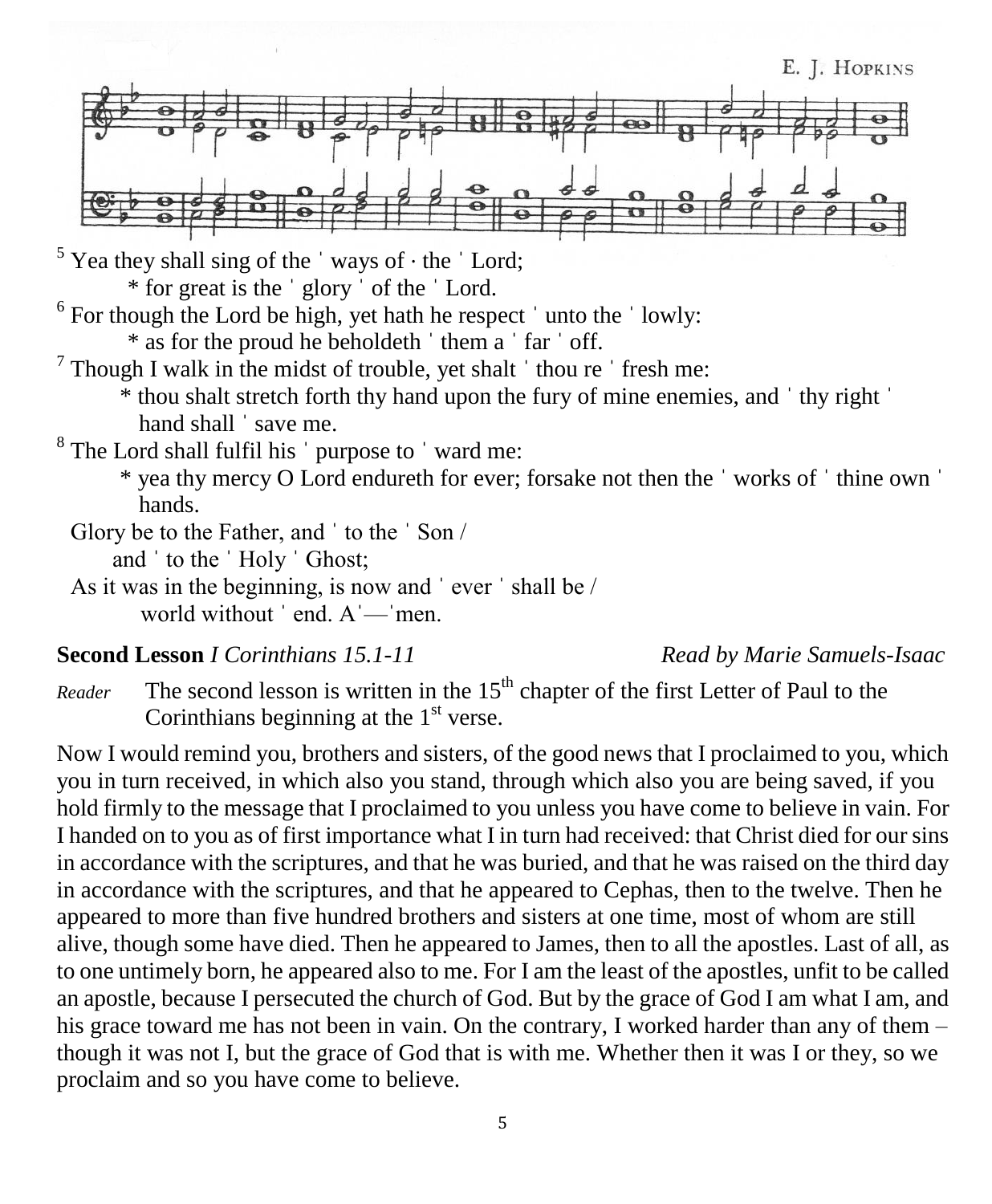*Reader* The word of the Lord.

*All* **Thanks be to God.**

**Te Deum:** *Sung by all. Please stand.*  $\upsilon$ ss 1-9 SET III C. V. STANFORD We praise ' thee, O ' God; / we acknowledge ˈ thee to ˈ be the ˈ Lord. All the ˈ earth doth ˈ worship thee, / the ˈ Father ˈ ever ˈ lasting. To thee all angels ˈ cry aˈloud / the heavens and ˈ all the ˈ powers thereˈin. To thee ˈ cherubim and ˈ seraphim / conˈtinualˈly do ˈ cry Holy ˈ holy ˈ holy / Lord 'God ' of ' hosts; Heaven and 'earth are ' full / of the ' majes ty ' of thy ' glory. The glorious company of the a postles ' praise thee / the goodly fellowship ' of the ' prophets ' praise thee; The noble army of 'martyrs' praise thee, / The holy church throughout all the world ' doth ac knowledge ' thee,  $2<sup>nd</sup>$  The Father, of an 'infinite' majesty / thine honourable, true and only Son; also the ˈ Holy ˈ Ghost, the ˈ Comforter.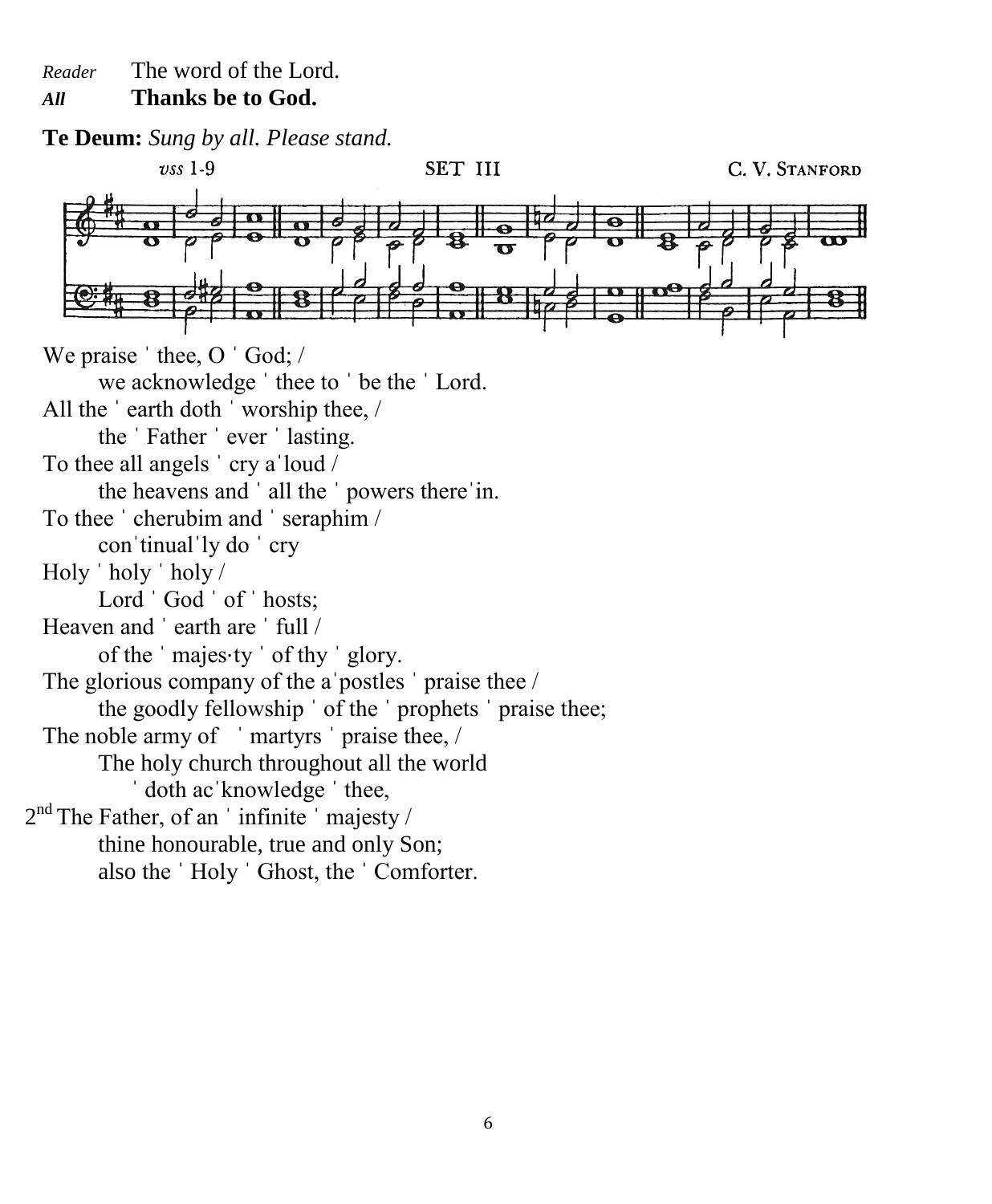

Thou art the King of 'glory, O 'Christ. / Thou art the ever 'lasting ' Son of  $\cdot$  the ' Father. When thou tookest upon thee to de'liver 'man / Thou didst not abˈhor the ˈ Virgin's ˈ womb. When thou hadst overcome the 'sharpness of 'death / thou didst open the kingdom of 'heaven to ' all be lievers. Thou sittest at the right hand of God, in the  $\prime$  glory  $\cdot$  of the  $\prime$  Father. / We believe that thou shalt ' come to ' be our ' judge. We therefore pray thee, 'help thy ' servants / whom thou hast redeemed 'with thy ' precious ' blood. Make them to be numbered 'with thy ' saints in ˈ glory ˈ everˈlasting.

*Please be seated.*

#### **Third Lesson** *Luke 5.1-11 Read by Paul Faulkner*

*Reader* The third lesson is written in the  $5<sup>th</sup>$  chapter of the Gospel according to St. Luke, beginning at the  $1<sup>st</sup>$  verse.

Once while Jesus was standing beside the lake of Gennesaret, and the crowd was pressing in on him to hear the word of God, he saw two boats there at the shore of the lake; the fishermen had gone out of them and were washing their nets. He got into one of the boats, the one belonging to Simon, and asked him to put out a little way from the shore. Then he sat down and taught the crowds from the boat. When he had finished speaking, he said to Simon, "Put out into the deep water and let down your nets for a catch." Simon answered, "Master, we have worked all night long but have caught nothing. Yet if you say so, I will let down the nets." When they had done this, they caught so many fish that their nets were beginning to break. So they signalled their partners in the other boat to come and help them. And they came and filled both boats, so that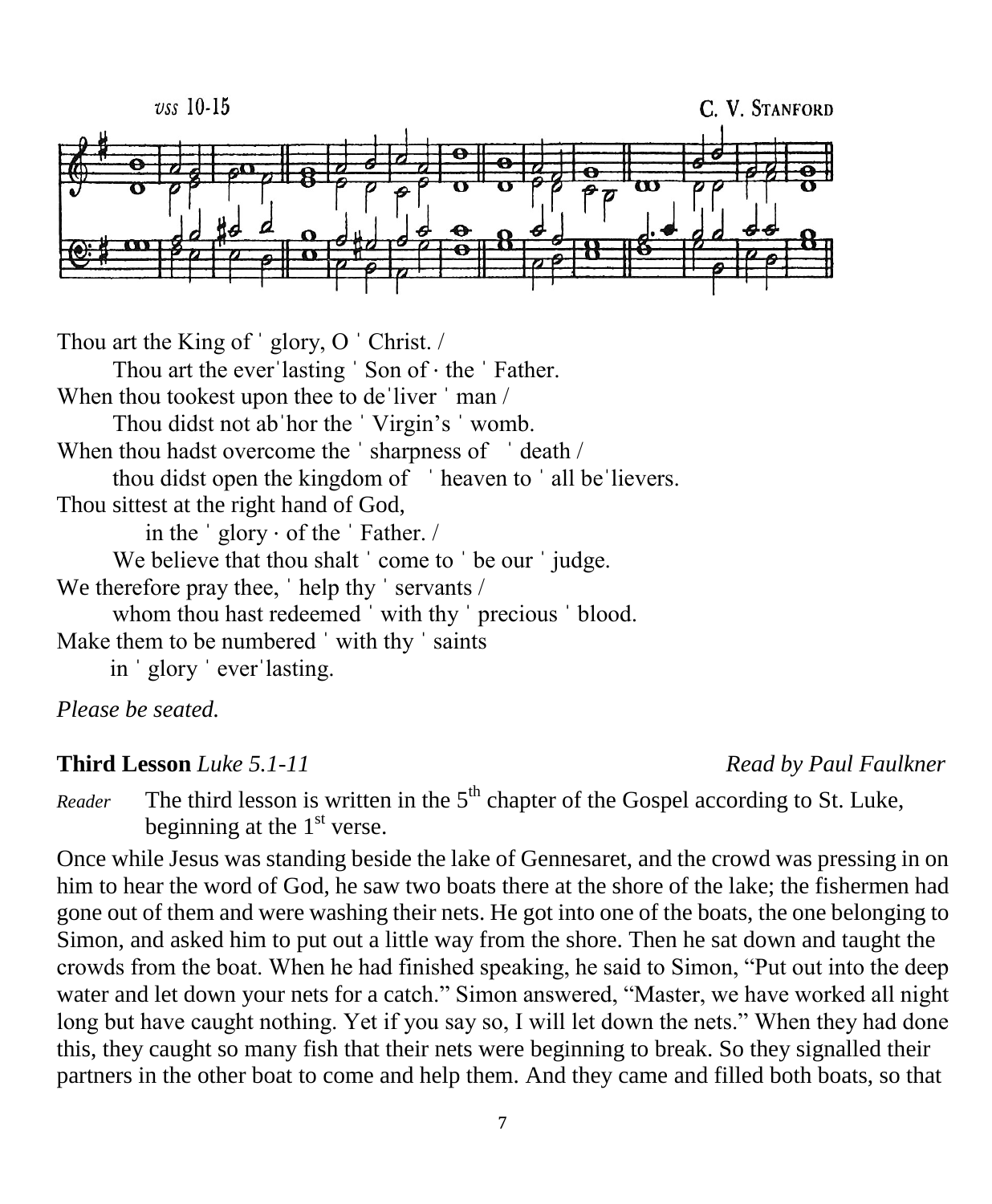they began to sink. But when Simon Peter saw it, he fell down at Jesus' knees, saying, "Go away from me, Lord, for I am a sinful man!" For he and all who were with him were amazed at the catch of fish that they had taken; and so also were James and John, sons of Zebedee, who were partners with Simon. Then Jesus said to Simon, "Do not be afraid; from now on you will be catching people." When they had brought their boats to shore, they left everything and followed him.

*Reader* The word of the Lord. *All* **Thanks be to God.**

**Jubilate Deo:** *Sung by all. Please stand.*



 $1$  O be joyful in the Lord,  $\dot{\ }$  all ye  $\dot{\ }$  lands:

\* serve the Lord with gladness, and come before his ˈ presence ˈ with a ˈ song. <sup>2</sup> Be ye sure that the  $\dot{\;}$  Lord  $\cdot$  he is  $\dot{\;}$  God;

\* it is he that hath made us, and not we ourselves; we are his people, ˈ

and the  $\dot{\ }$  sheep of  $\cdot$  his  $\dot{\ }$  pasture.

 $3$  O go your way into his gates with thanksgiving, and into his  $\cdot$  courts with  $\cdot$  praise; \* be thankful unto him, ˈ and speak ˈ good of ⋅ his ˈ Name.

 $4$  For the Lord is gracious, his mercy is  $\cdot$  ever  $\cdot$  lasting;

\* and his truth endureth from gene ˈ ration to ˈ gene ˈ ration.

Glory be to the Father, and ˈ to the ˈ Son /

and ˈ to the ˈ Holy ˈ Ghost;

As it was in the beginning, is now and ˈ ever ˈ shall be / world without ' end. A '— 'men.

#### **The Apostles' Creed** – BCP pp. 10-11

*Officiant* I believe in God

*All* **the Father Almighty, maker of heaven and earth: and in Jesus Christ his only Son our Lord, who was conceived by the Holy Ghost, born of the Virgin Mary, suffered under Pontius Pilate, was crucified, dead, and buried: he descended into hell; the third day he rose again from the dead; he ascended into heaven, and sitteth on the right hand of God the Father Almighty; from thence he shall**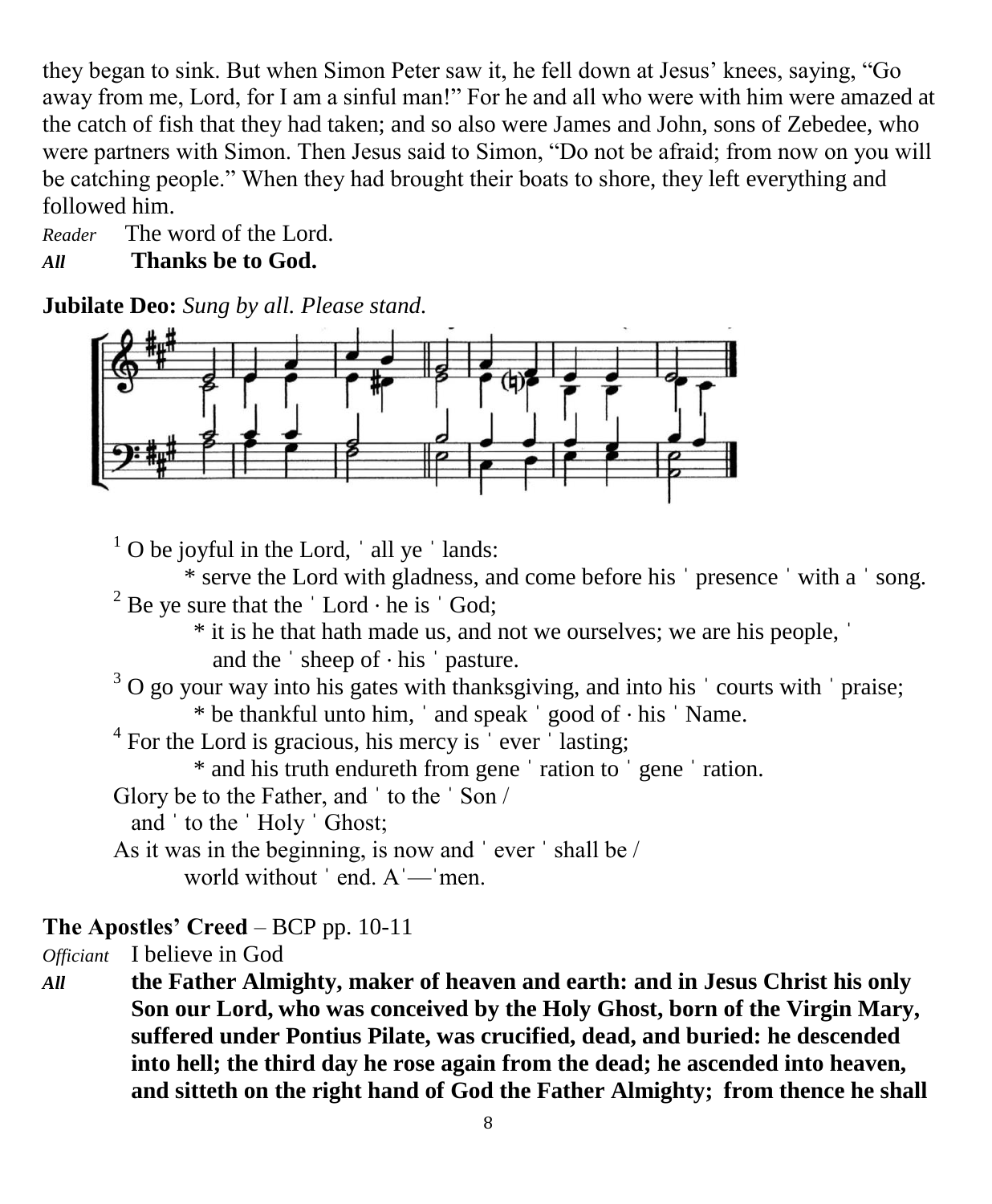**come to judge the quick and the dead. I believe in the Holy Ghost; the holy Catholic Church; the Communion of Saints; the Forgiveness of sins; the Resurrection of the body, and the Life everlasting. Amen.**

*Officiant* The Lord be with you;

*All* **And with thy spirit.**

*Officiant* Let us pray.

*Please kneel as able.*

*Officiant* Lord, have mercy upon us.

*All* **Christ, have mercy upon us.**

*Officiant* Lord, have mercy upon us.

*Officiant* Our Father

- *All* **who art in heaven, hallowed be thy name, thy kingdom come, thy will be done, on earth as it is in heaven. Give us this day our daily bread; and forgive us our trespasses, as we forgive them that trespass against us; and lead us not into temptation, but deliver us from evil. Amen.**
- *Officiant* O Lord, show thy mercy upon us;
- *All* **And grant us thy salvation.**

*Officiant* O Lord, save the Queen;

*All* **And mercifully hear us when we call upon thee.**

*Officiant* Endue thy ministers with righteousness;

*All* **And make thy chosen people joyful**.

*Officiant* O Lord, save thy people;

- *All* **And bless thine inheritance.**
- *Officiant* Give peace in our time, O Lord;
- *All* **And evermore mightily defend us.**

*Officiant* O God, make clean our hearts within us;

*All* **And take not thy Holy Spirit from us.**

#### **Collect of the Day**

*Officiant* O Lord, we beseech thee to keep thy Church and household continually in thy true religion; that they who do lean only upon the hope of thy heavenly grace may evermore be defended by thy mighty power; through Jesus Christ our Lord. **Amen.**

#### **Collect for Peace**

*Officiant* O God, who art the author of peace and lover of concord, in knowledge of whom standeth our eternal life, whose service is perfect freedom: defend us thy humble servants in all assaults of our enemies; that we, surely trusting in thy defence, may not fear the power of any adversaries; through the might of Jesus Christ our Lord. **Amen.**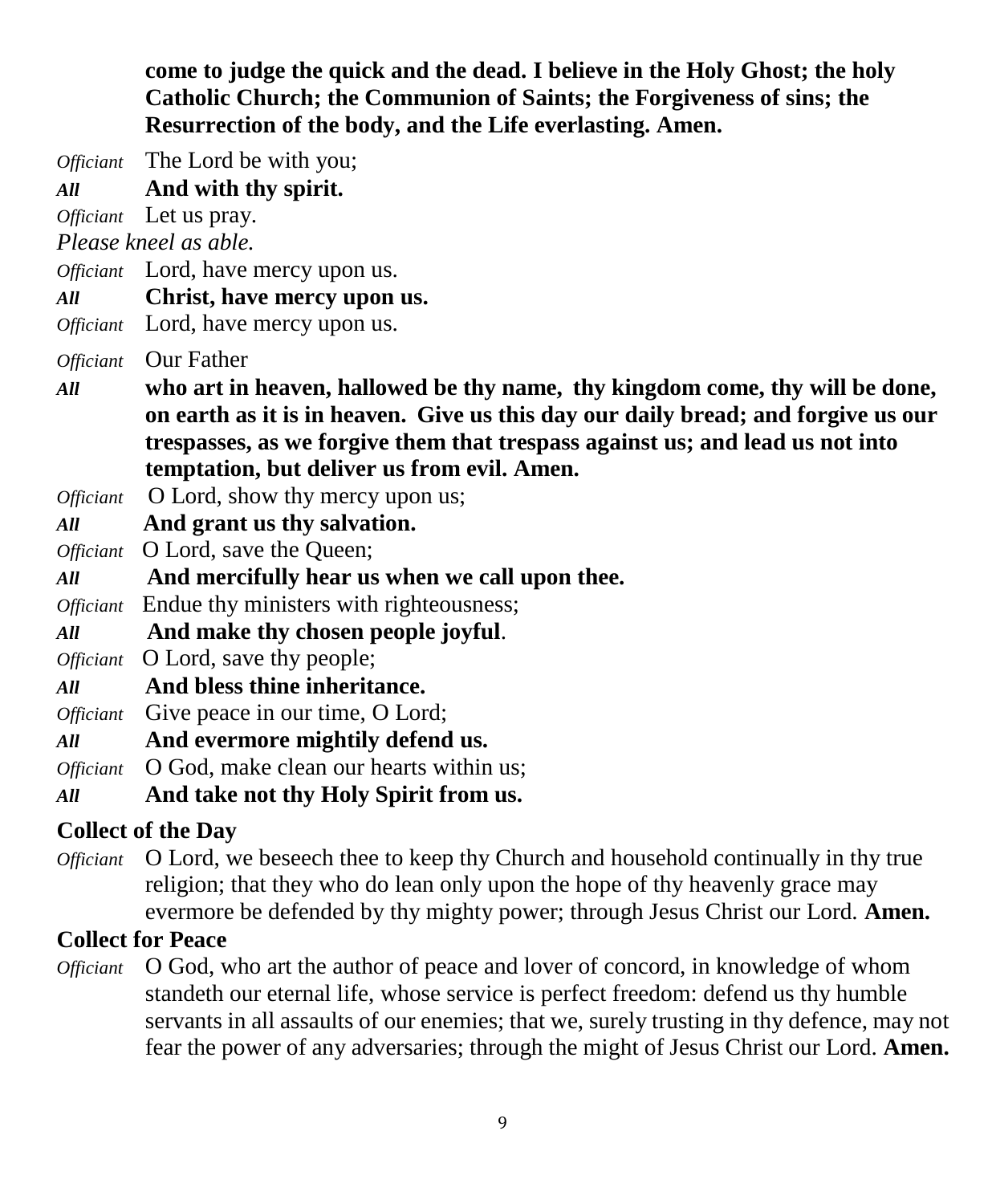## **Collect for Grace**

*Officiant* O Lord our heavenly Father, Almighty and everlasting God, who hast safely brought us to the beginning of this day: defend us in the same with thy mighty power; and grant that this day we fall into no sin, neither run into any kind of danger; but that all our doings may be ordered by thy governance, to do always that is righteous in thy sight; through Jesus Christ our Lord. **Amen**.

**Anthem** *Steal Away* **BRIAN MOLES** 

Steal away, steal away, steal away to Jesus, Steal away, steal away home; I ain't got long to stay here.

My Lord, he calls me, he calls me by the thunder, The trumpet sounds within-a my soul; I ain't got long to stay here.

Green trees a-bending, poor sinner stands a-trembling, The trumpet sounds within-a my soul; I ain't got long to stay here.

## **Sermon** The Reverend Leonard Leader

**Collection Hymn 513** *Guide My Feet* **GUIDE MY FEET Prayers** *Led by Moveta Nanton and Brooke Sales-Lee*

Let us pray for the Church and for the world.

God of love, we pray for your church:

In our Anglican Cycle of Prayer we remember and give thanks for the Anglican Church of Canada.

In our Outreach and Advocacy Cycle of Prayer we remember and give thanks for Grace Church-on-the Hill, Grace Church Scarborough, and Holy Family, Heart Lake for their community and justice work.

In our Parish Cycle of we remember and give thanks for W. Carl Smith, David Snow, Rex and Martha Southgate, and Norma Spence.

In our Diocesan Cycle of Prayer we remember and give thanks for our area bishop, Kevin, and our diocesan bishop Andrew.

And we give thanks for all lay and ordained ministers; and for all who seek you in the community of the faithful.

Equip us with compassion and love, to carry out your work of reconciliation in the world. God of love,

## **Hear our prayers for the church.**

*Silence — Add your prayers, silently or in your hearts*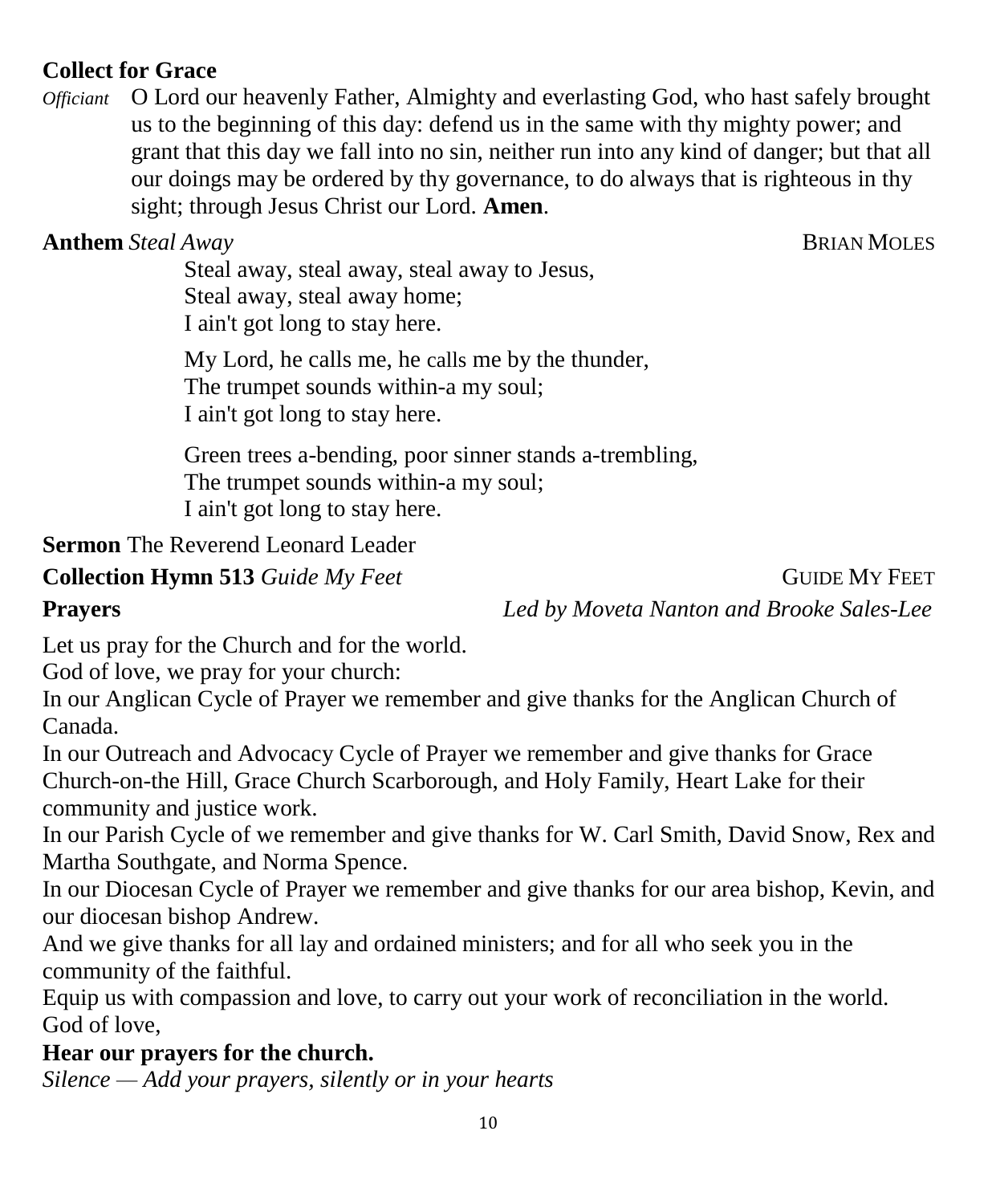God of freedom, we pray for our land, and all the lands of the world: For peace and unity across barriers of language, color, and creed; for elected and appointed leaders, that they would serve the common good. Inspire all people with courage to speak out against hatred, to actively resist evil. Unite the human family in bonds of love.

God of freedom,

## **Hear our prayers for the world.**

# *Silence — Add your prayers, silently or in your hearts*

God of justice, we pray for the earth, your creation entrusted to our care: For the animals and birds, the mountains and oceans, and all parts of your creation that have no voice of their own. Stir up in us a thirst for justice that protects the earth and all its resources, that we may leave to our children's children the legacy of beauty and abundance that you have given us. God of justice,

# **Hear our prayers for the earth.**

# *Silence — Add your prayers, silently or in your hearts*

God of peace, we pray for this community: For our local leaders; for our schools and markets; for our neighborhoods and workplaces. Kindle in every heart a desire for equality, respect, and opportunity for all. Give us courage to strive for justice and peace among all people, beginning here at home.

God of peace,

# **Hear our prayers for this community.**

## *Silence — Add your prayers, silently or in your hearts*

God of mercy, we pray for all in any kind of need or trouble: For those whose lives are closely linked with ours, and those connected to us as part of the human family. For refugees and prisoners; for the sick and suffering, the lonely and despairing; for those facing violence; for all held down by prejudice or injustice. Awaken in us compassion and humility of spirit, as we seek and serve Christ in all persons.

God of mercy,

# **Hear our prayers for all who are in need.**

# *Silence — Add your prayers, silently or in your hearts*

God of grace, we pray for those who have died: For the faithful in every generation who have worked for justice; for prophets who called us to racial reconciliation; for martyrs who died because of hatred; and for all the communion of saints. Make us faithful to your call to proclaim your Good News, by word and example, and bring us at last into the glorious company of the saints in light.

God of grace,

# **Hear our prayers for those who have died.**

# *Silence — Add your prayers, silently or in your hearts*

O God, you made us in your own image and redeemed us through Jesus your Son: Look with